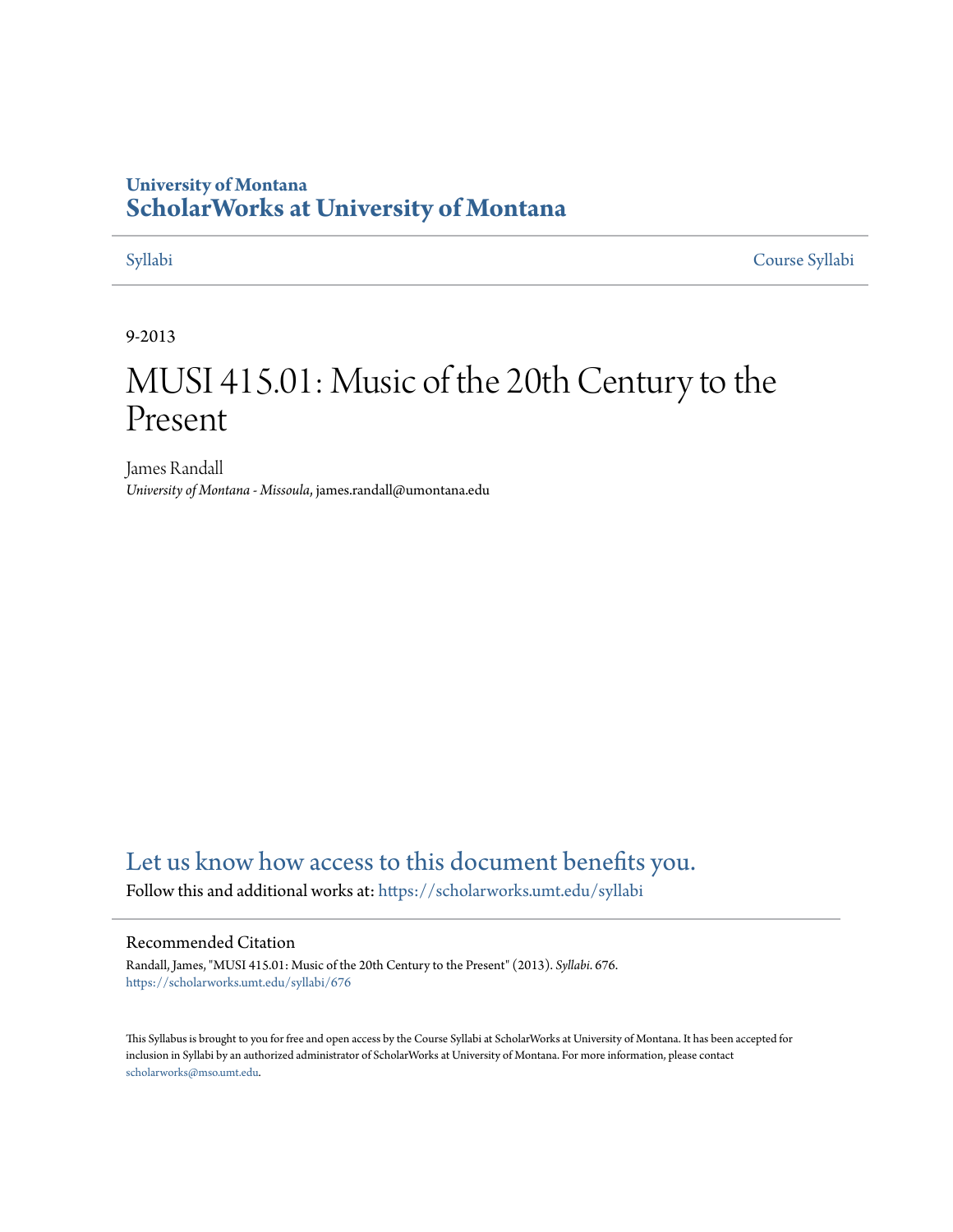### **The School of Music The University of Montana Music 415H: Music of the 20th Century to the Present Upper-Division Writing Course: 3 Credits Fall 2013**

**Instructor:** James Randall **Office/phone:** 214 Music Bldg. **E-mail:** james.randall@umontana.edu **Office Hrs:** Wed 10-11:30, or by appt.

#### **Pre-requisites:**

Students must have completed both their upper-division recital program and piano proficiency degree requirements, or have the consent of the instructor to enroll in this course.

#### **Course Description:**

Our course is an introduction to Western art music of the 20th century to the present. By studying representative works of major composers, we'll learn something about the immense changes in musical style that characterize this period, and also about the important cultural, political, and social movements that inspired and shaped such diverse music. As this course fulfills the upperdivision writing requirement, you'll also develop writing skills that are relevant to a professional career in music.

### **Student Goals and Objectives:**

1) To gain practical knowledge of composers of the 20<sup>th</sup> and 21<sup>st</sup> centuries, including a familiarity with musical styles, compositional techniques, and sources of creative inspiration.

2) To develop active listening skills, including the ability to recognize the musical styles of particular composers

3) Learning skills important to writing in the discipline of music. Each essay assignment explores a specific type of musical writing, including music criticism, program notes, and original research.

#### **Required Texts**

You have two required texts for this course: *The Rest is Noise,* by Alex Ross, and *Strunk's Source Readings in Music History: The Twentieth Century,* vol., 7, edited by Robert Morgan. Both are available for purchase online (see Moodle for link). A few copies of *Strunk's Source Readings* are available at the UC bookstore. Additional assigned readings will be posted online in PDF format as part of your Moodle course supplement.

#### **Listening Materials**

Listening examples for the course will be available through Naxos Music Library or YouTube. See Moodle for weekly assignments.

#### **Evaluation:**

Grades will be based upon the following:

Essay I (program note) 15%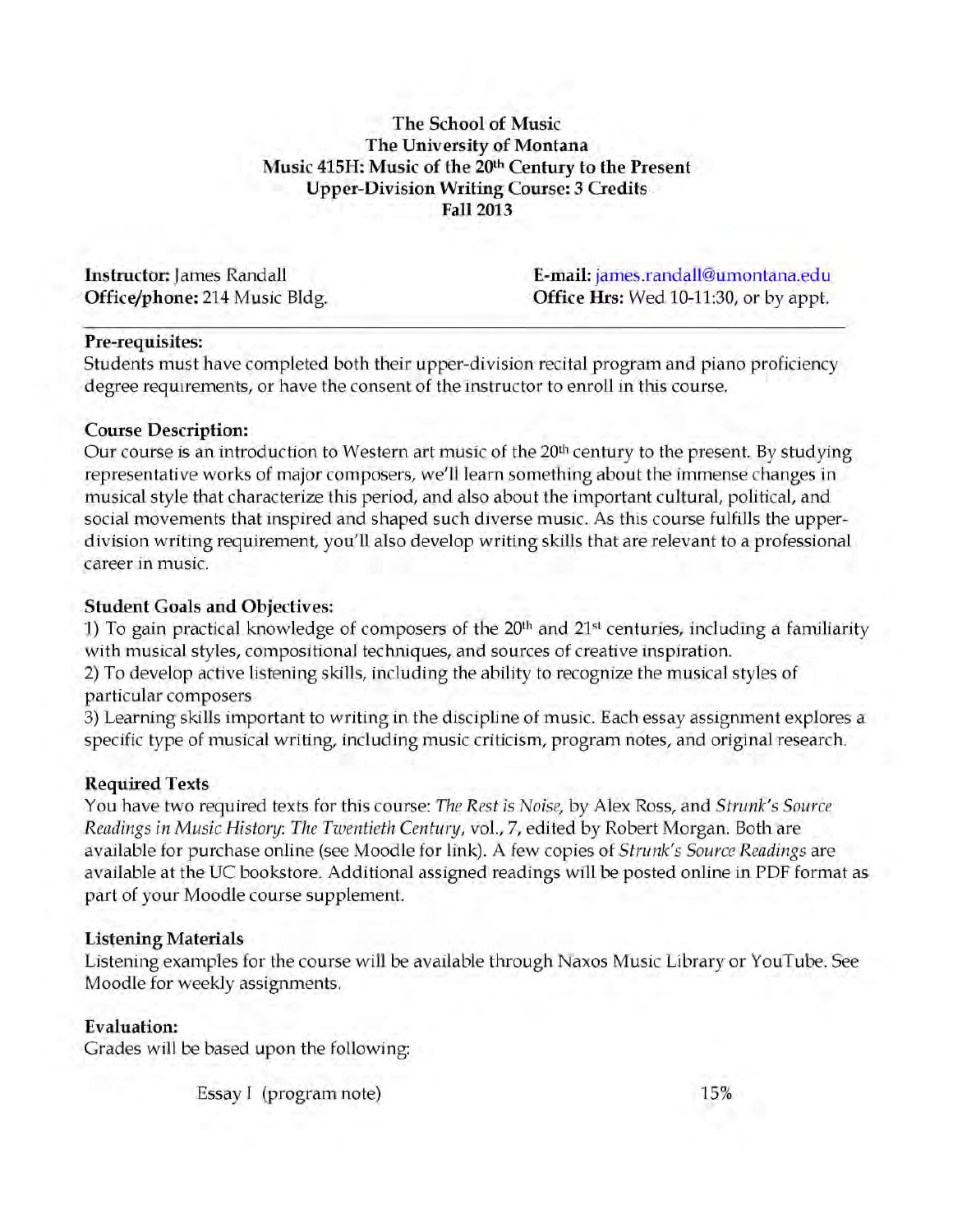| Essay II                                                                          | 15% |
|-----------------------------------------------------------------------------------|-----|
| Midterm I                                                                         | 15% |
| Midterm II                                                                        | 15% |
| Paper III                                                                         | 20% |
| Attendance and Participation in Discussion Group                                  | 20% |
| *Attendance will be taken at each session. More than three absences will result a |     |
| letter grade deduction of your final grade.                                       |     |

• Paper extensions will only be permitted with a valid excuse —illness, death in the family, etc.

• Students with special needs should consult with the instructor for accommodations.

Grading scale is as follows

|      | 93-100% |      | 73-77%        |
|------|---------|------|---------------|
| $A-$ | 90-92%  | $C-$ | 70-72%        |
| $B+$ | 88-89%  | $D+$ | 68-69%        |
| B    | 83-87%  |      | 63-67%        |
| $B-$ | 80-82%  | D-   | $60 - 62%$    |
| $C+$ | 78-79%  |      | 59% and below |
|      |         |      |               |

#### **Academic Misconduct and the Student Conduct Code**

All students must practice academic honesty. Academic misconduct is subject to an academic penalty by the course instructor and/or disciplinary sanction by the University. All students need to be familiar with the Student Conduct Code. The Code is available for review online at www.umt.edu/SA/VPSA/Index.cfm/page/1321.

#### **SCHEDULE**

Weekly reading and listening assignments, as well as other homework will be posted in the Weekly Assignments folder on Moodle. The following schedule provides rough weekly topics of study, dates for exams, and due dates for your three essays.

#### **Week 1: Aug 27 and 29**

Illegal Harmonies: Why does 20<sup>th</sup>-century music sound so different? Or does it?

#### **Week 2: Sept. 3 and 5**

*The Rest is Noise [RIN*]: Chapter 1: The Golden Age (Mahler and Strauss)

**Week 3: Sept. 10-12**

*RIN:* Chapter 2: Doctor Faust (Schoenberg, Berg, Webern) **Week 4: Sept. 17-19** *RIN:* Chapter 3: Dance of the Earth (Stravinsky, Bartok, Les Six)

**Week 5: Sept. 24-26**